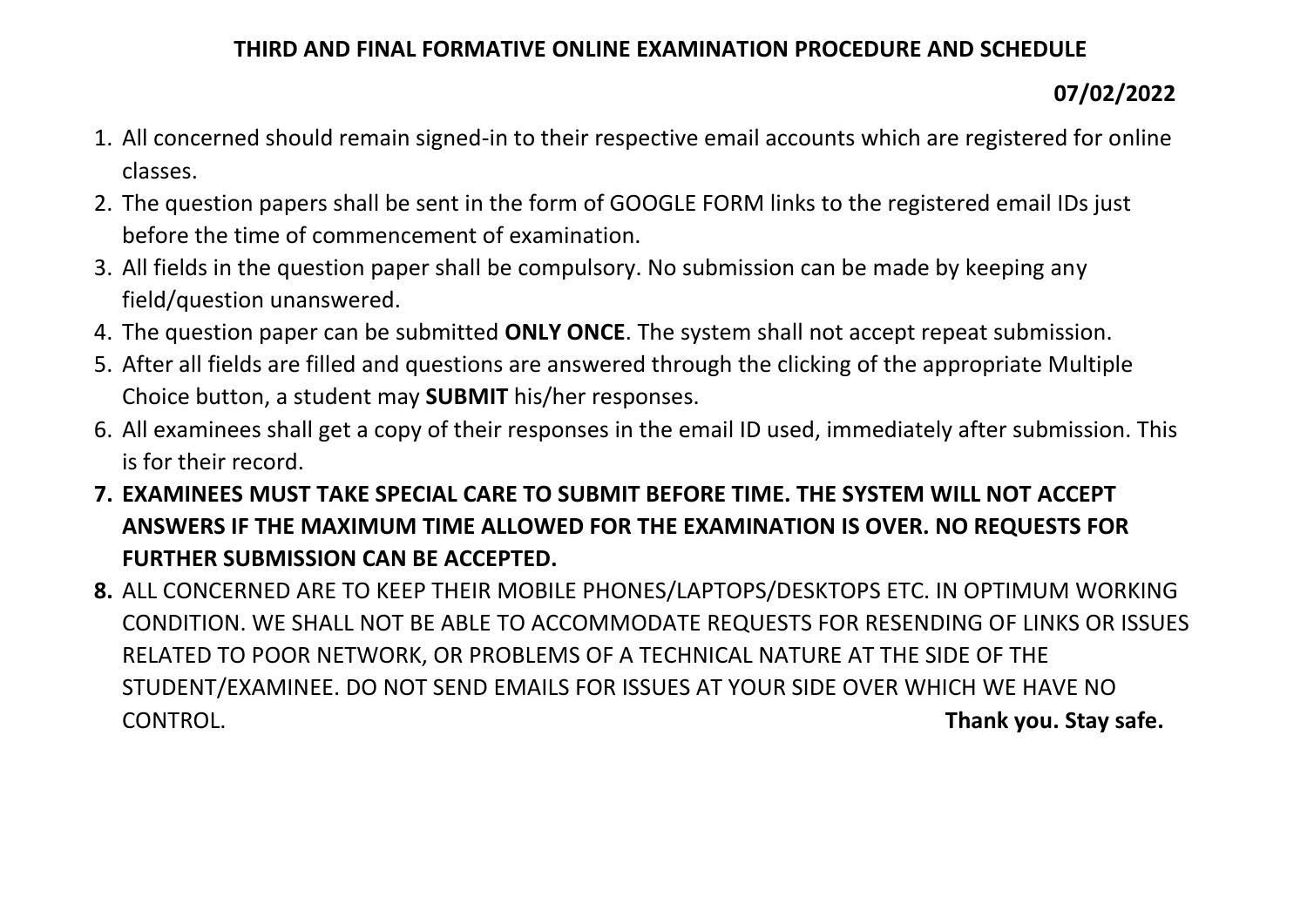

## **SCHEDULE FOR THIRD FORMATIVE ASSESSMENT – ONLINE – 2021-2022**

| <b>DATE</b>  | 2/3/2022        | 3/3/2022          | 4/3/2022          | 7/3/2022                 | 8/3/2022            | 9/3/2022                   | 10/3/2022                  | 11/3/2022           | 14/3/2022        | 15/3/2022        | 16/3/2022        | 17/3/2022 |
|--------------|-----------------|-------------------|-------------------|--------------------------|---------------------|----------------------------|----------------------------|---------------------|------------------|------------------|------------------|-----------|
| <b>CLASS</b> | Wed             | Thu               | Fri               | <b>Mon</b>               | Tue                 | Wed                        | Thu                        | Fri                 | <b>Mon</b>       | Tue              | Wed              | Thu       |
|              | ENG.            | ENG.              | DRAWING-          | $MATH. -$                | <b>Env. Studies</b> | <b>COMPUTER</b>            | <b>BENGALI-</b>            | <b>HINDI - 8.00</b> |                  |                  |                  |           |
|              | <b>LANGUAGE</b> | <b>LITERATURE</b> | $8.00$ AM $-$     | $8.00$ am $-$            | $-8.00$ am $-$      |                            | $8.00$ am $-$              | $am - 8.45$         |                  |                  |                  |           |
|              |                 | $-8.00$ am $-$    | 9.15 AM           | 9.00 am                  | 8.45 am             | $8.00$ am $-$              | 8.45 am                    | am                  |                  |                  |                  |           |
|              | $8.00$ am $-$   | 8.45 am           |                   |                          |                     | 8.45 am                    |                            |                     |                  |                  |                  |           |
|              | 8.45 am         |                   |                   |                          |                     |                            |                            |                     |                  |                  |                  |           |
|              |                 |                   |                   |                          |                     |                            |                            |                     |                  |                  |                  |           |
| $\mathbf{u}$ | ENG.            | ENG.              | <b>BENGALI-</b>   | $MATH. -$                | HINDI -             | $\overline{a}$             | <b>COMPUTER</b>            | <b>DRAWING-</b>     | Env.             |                  |                  |           |
|              | <b>LANGUAGE</b> | <b>LITERATURE</b> | $8.00$ am $-$     | $8.00 am -$              | $8.00$ am $-$       |                            |                            | $8.00$ AM $-$       | Studies -        |                  |                  |           |
|              | $-8.00$ am $-$  | $-8.00$ am $-$    | 8.45 am           | 9.00 a <sub>m</sub>      | 8.45 am             |                            | $8.00$ am $-$              | 9.15 AM             | $8.00$ am $-$    |                  |                  |           |
|              | 8.45 am         | 8.45 am           |                   |                          |                     |                            | 8.45 am                    |                     | 8.45 am          |                  |                  |           |
|              |                 |                   |                   |                          |                     |                            |                            |                     |                  |                  |                  |           |
|              |                 |                   |                   |                          |                     |                            |                            |                     |                  |                  |                  |           |
| Ш            | ENG.            | ENG.              | <b>COMPUTER-</b>  | $MATH. -$                | <b>SOCIAL</b>       | <b>BENGALI-</b>            | <b>DRAWING -</b>           | HINDI -             | <b>SCIENCE -</b> | ---              |                  |           |
|              | <b>LANGUAGE</b> | <b>LITERATURE</b> | $8.00$ am $-$     | $8.00$ am $-$            | <b>STUDIES -</b>    | $8.00$ am $-$              | $8.00$ am $-$              | $8.00$ am $-$       | $8.00$ am $-$    |                  |                  |           |
|              | $-8.00$ am $-$  | $-8.00$ am $-$    | 8.45 am           | 9.00 am                  | $8.00$ am $-$       | 8.45 am                    | $9.15$ am                  | 8.45 am             | 8.45 am          |                  |                  |           |
|              | 8.45 am         | 8.45 am           |                   |                          | 8.45 am             |                            |                            |                     |                  |                  |                  |           |
|              |                 |                   |                   |                          |                     |                            |                            |                     |                  |                  |                  |           |
| <b>IV</b>    | ENG.            | ENG.              | ---               | $MATH. -$                | <b>COMPUTER -</b>   | <b>BENGALI-</b>            | HINDI -                    | <b>SOCIAL</b>       | <b>SCIENCE -</b> | <b>DRAWING-</b>  | ---              |           |
|              | <b>LANGUAGE</b> | <b>LITERATURE</b> |                   | $8.00$ am $-$            | $8.00$ am $-$       | $8.00$ am $-$              | $8.00$ am $-$              | <b>STUDIES -</b>    | $8.00$ am $-$    | $8.00$ am $-$    |                  |           |
|              | $-8.00$ am $-$  | $-8.00$ am $-$    |                   | 9.00 am                  | 8.45 am             | 8.45 am                    | 8.45 am                    | $8.00$ am $-$       | 8.45 am          | $9.15$ am        |                  |           |
|              | 8.45 am         | 8.45 am           |                   |                          |                     |                            |                            | 8.45 am             |                  |                  |                  |           |
|              |                 |                   |                   |                          |                     |                            |                            |                     |                  |                  |                  |           |
| $\mathbf v$  | ENG.            | ENG.              | <b>COMPUTER -</b> | $\hspace{0.05cm} \ldots$ | $MATH. -$           | $HINDI(H)$ -               | HINDI $(L)$ –              | <b>SOCIAL</b>       | ---              | <b>SCIENCE -</b> | <b>DRAWING -</b> |           |
|              | <b>LANGUAGE</b> | <b>LITERATURE</b> | $8.00$ am $-$     |                          | $8.00$ am $-$       | $8.00$ am $-$              | $8.00$ am $-$              | <b>STUDIES -</b>    |                  | $8.00$ am $-$    | $8.00$ am $-$    |           |
|              | $-8.00$ am $-$  | $-8.00$ am $-$    | 8.45 am           |                          | 9.00 am             | 8.45 am                    | 8.45 am                    | $8.00$ am $-$       |                  | 8.45 am          | $9.15$ am        |           |
|              | 8.45 am         | 8.45 am           |                   |                          |                     |                            |                            | 8.45 am             |                  |                  |                  |           |
|              |                 |                   |                   |                          |                     | <b>BENGALI(H)</b>          | <b>BENGALI(L)</b>          |                     |                  |                  |                  |           |
|              |                 |                   |                   |                          |                     | $-10.00$ am<br>$-10.45$ am | $-10.00$ am<br>$-10.45$ am |                     |                  |                  |                  |           |
|              |                 |                   |                   |                          |                     |                            |                            |                     |                  |                  |                  |           |
|              |                 |                   |                   |                          |                     |                            |                            |                     |                  |                  |                  |           |
|              |                 |                   |                   |                          |                     |                            |                            |                     |                  |                  |                  |           |